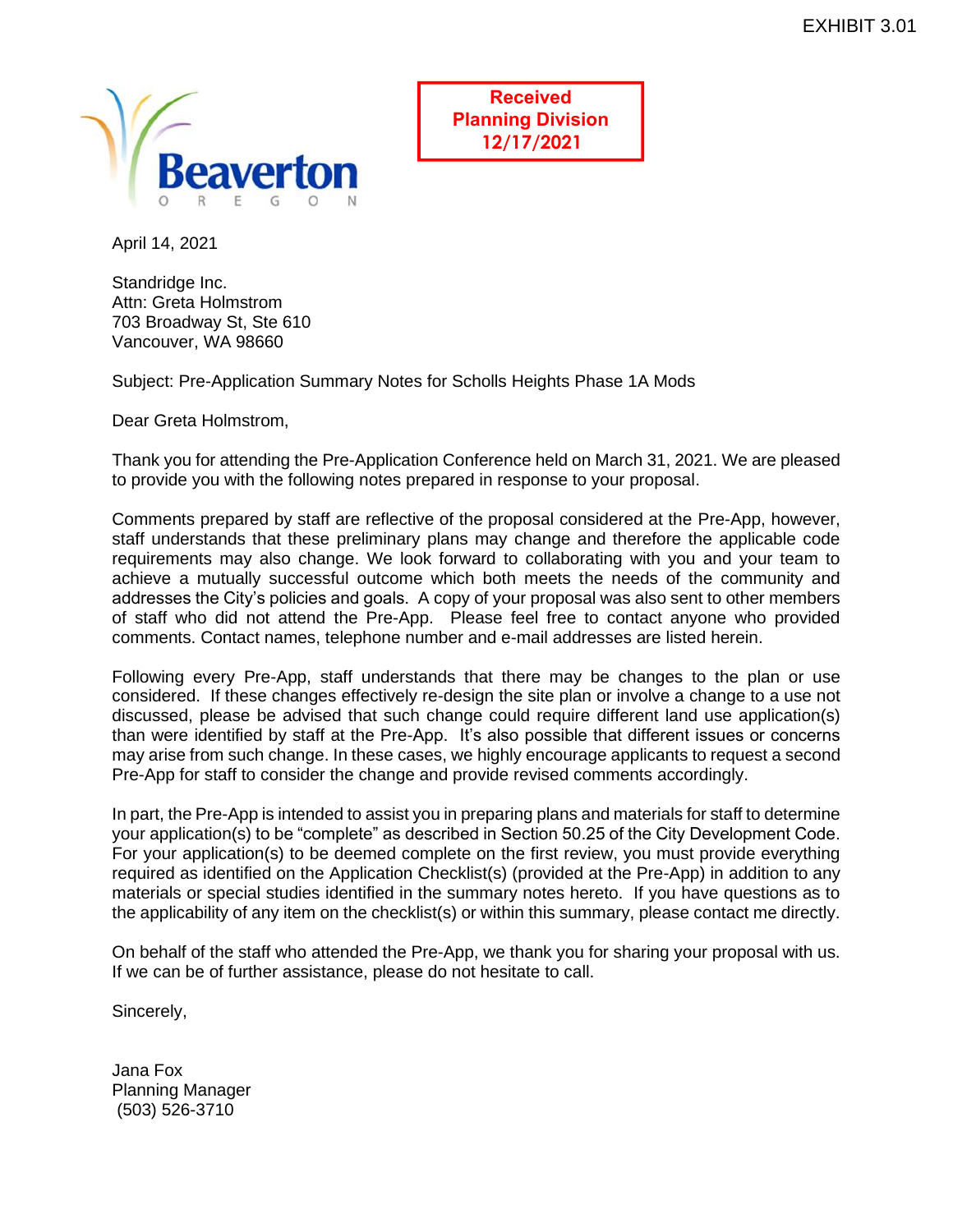# **PRE-APPLICATION CONFERENCE MEETING SUMMARY NOTES Prepared for**  Scholls Heights Phase 1A Mods PA2021-0019, March 31, 2021

The following pre-application notes have been prepared pursuant to Section 50.20 of the Beaverton Development Code. All applicable standards, guidelines and policies from the City Development Code, Comprehensive Plan and Engineering Design Manual and Standard Drawings identified herein are available for review on the City's web site at: [www.beavertonoregon.gov.](http://www.beavertonoregon.gov/) Copies of the Development Code and Comprehensive Plan are also available for review at the City's Customer Service Kiosk located within the Community Development Department. Copies of these documents are also available for purchase.

The following is intended to identify applicable code sections, requirements and key issues for your proposed development application. Items checked are to be considered relevant to your proposed development.

# **PRE-APPLICATION CONFERENCE DATE:** March 31, 2021

# **PROJECT INFORMATION:**

| <b>Project Name:</b>                            | <b>Scholls Heights Phase 1A Mods</b>                                                                                                                                                            |
|-------------------------------------------------|-------------------------------------------------------------------------------------------------------------------------------------------------------------------------------------------------|
| <b>Project Description:</b>                     | Modification of Phase 1A (East Phase) into two phases (1A-1 and 1A-2), modification<br>to lot sizes/layouts to accommodate unit type changes.                                                   |
| Property/Deed Owner:                            | Hubert & Jeannette Bierly 26690 Horsell Rd, Bend, OR<br>John Bierly, 12150 SW Kobbe Dr, Beaverton, OR<br>Lewis & John Bierly, Susan Thompson, Beaverton, OR<br>South Cooper Mountain Owner, LLC |
| Site Address:                                   | NE corner of SW Scholls Ferry Road and SW Tile Flat Road                                                                                                                                        |
| Tax Map and Lot:                                | Tax Map: 2S2010, Tax Lot: 3200, 3300, 3400, 3500, 3600, 3700, 3800, 3900, 4000,<br>4100, 4200, 4300, 4400,                                                                                      |
| Zoning:<br>Comp Plan Designation:<br>Site Size: | R <sub>1</sub> , R <sub>2</sub> , R <sub>4</sub> , R <sub>5</sub> , F <sub>7</sub><br>NR-HD, NR-SD, NR-MD<br>Approximately 132 acres                                                            |

#### **APPLICANT INFORMATION:**

# Applicant's Name: Taylor Morrison 703 Broadway St. Ste 510 Vancouver, WA 98660

Phone: 360-695-7700 / Curtis Huson

**PREVIOUS LAND USE HISTORY:** Subject property is part of the South Cooper Mountain Community Plan (SCMCP) area and was annexed to the City of Beaverton in January, 2013. The subject site was given the City of Beaverton Land Use Designations and Zoning with the Scholls Heights PUD approval. The approved large lot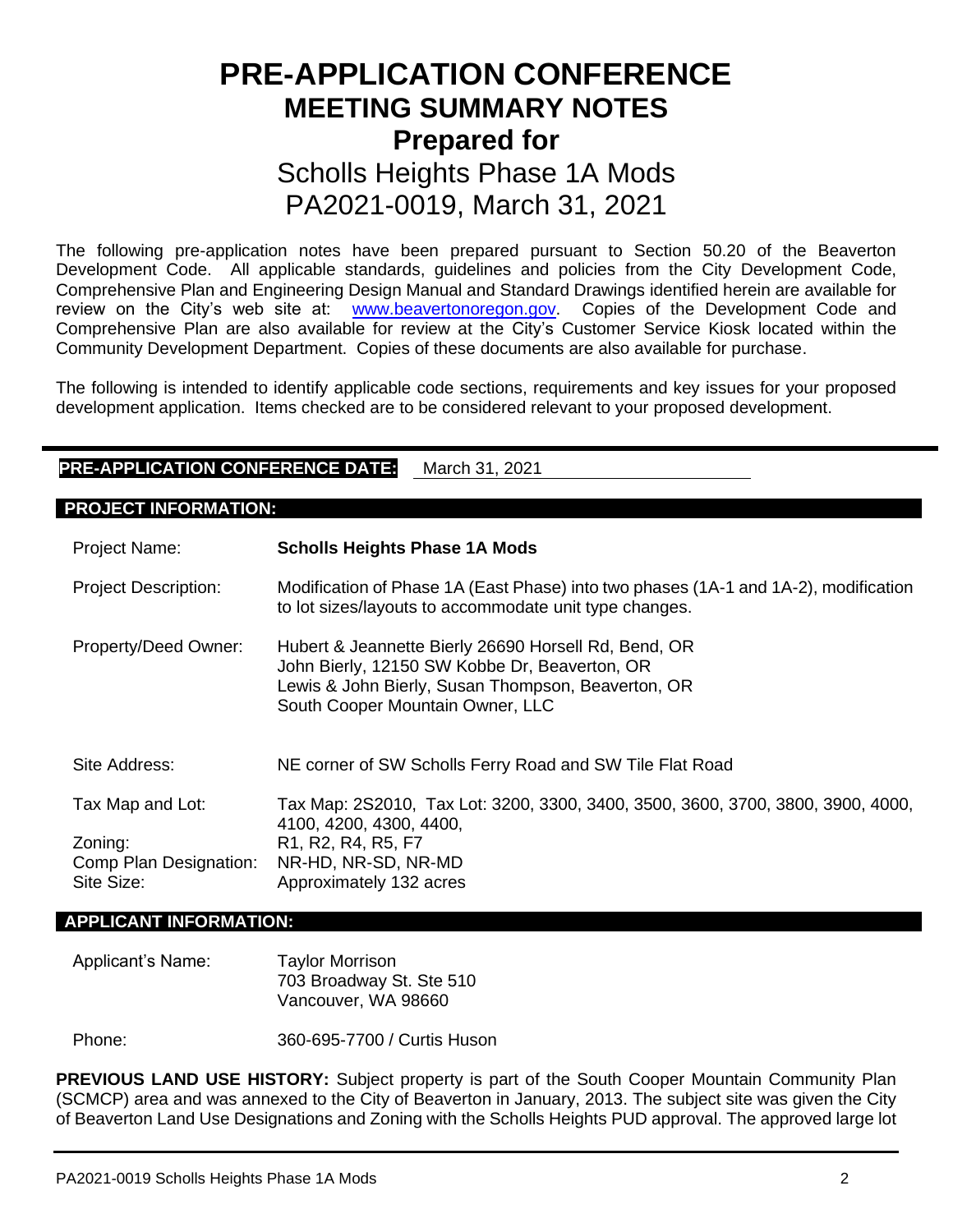partition has been recorded. Subsequent partitions of two of the large lots and changes to phasing have been approved. An application for modification of the PUD and Small Lot Subdivision is currently under review.

# **SECTION 50.25 (APPLICATION COMPLETENESS):**

The completeness process is governed by Section 50.25 of the Development Code. The applicant is encouraged to contact staff to ask any questions or request clarification of any items found on the application checklists that were provided to the applicant at the time of the pre-application conference. In addition, the applicant should be aware that staff is not obligated to review any material submitted 14 days or later from the time the application has been deemed "complete" that is not accompanied with a continuance to provide staff the necessary time to review the new material.

# **APPLICATION FEES:**

Based on the plans and materials provided, the identified application fees (land use only) are as follows.

| Modification of a Decision-Subdivision | \$6,238 (+\$99/Lot |
|----------------------------------------|--------------------|
| Modification of a Decision-PUD         | \$4,262            |
| <i>Possible</i> Design Review Two      | \$2.687            |

## **Please note that the City charges a 3.5% technology fee on the above listed application fees.**

**\*See Key Issues/Considerations herein** for description of applications and associated process. No fee increase are scheduled at this time; however, the fees are subject to change. Fees in effect at the time of application submittal will control. Please contact Current Planning (503-526-2420) or visit our website [www.beavertonoregon.gov/bib](http://www.beavertonoregon.gov/bib) prior to submittal of your application to confirm the current application fee(s).

## **SECTION 50.15. CLASSIFICATION OF APPLICATIONS:**

Applications are subject to the procedure (Type) specified by the City Development Code. Per Section 50.15.2 of the Code, when an applicant submits more than one complete application for a given proposal, where each application addresses separate code requirements and the applications are subject to different procedure types, all of the applications are subject to the procedure type which requires the broadest notice and opportunity to participate. In this case, the proposal is subject to a **Type 3** procedure.

# **SECTION 50.30 (NEIGHBORHOOD REVIEW MEETING):**

Based on the information presented at the pre-application, a Neighborhood Review Meeting is not required because the necessary type 3 applications are modifications of previously approved decisions. Staff always recommends community outreach through a neighborhood meeting. Neighborhood Advisory Committee: (NAC): **Neighbors Southwest** Contact: Elliot Otteson, Chair, [eotteson@horizoncommunity.church/](mailto:eotteson@horizoncommunity.church) 503-547-3013

For meetings held at the NAC staff recommend that a separate sign-in sheet be provided. Note that after the neighborhood meeting, summary of the meeting along with a copy of your sign-in sheet is to be mailed to the NAC contact above. The city also request that the summary of the meeting and sign-in sheet is also sent to: City of Beaverton, Neighborhood Program, P.O. Box 4755, Beaverton, OR 97076 or emailed to: [neighbormail@beavertonoregon.gov](mailto:neighbormail@beavertonoregon.gov)

if additional lots proposed)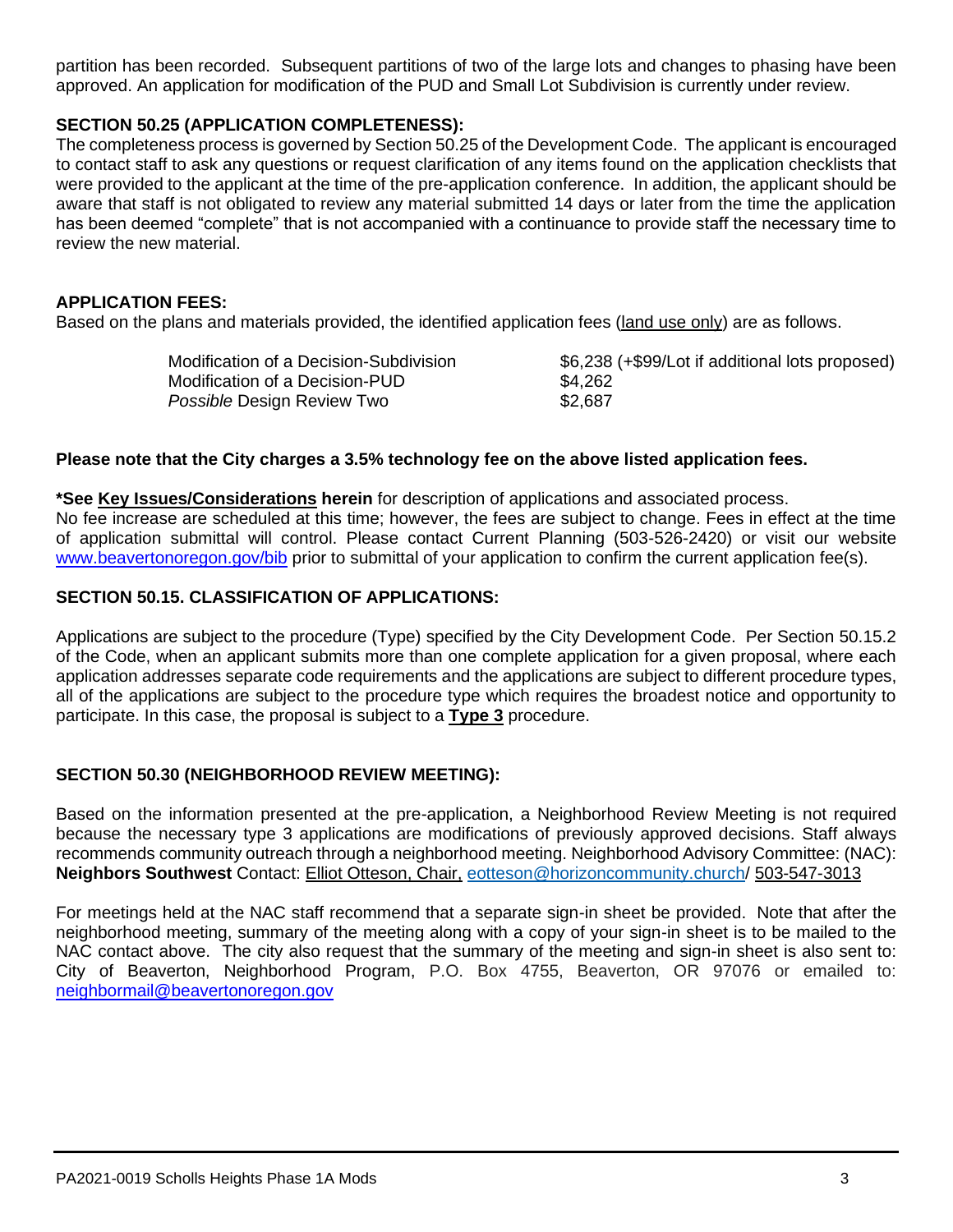## **CHAPTER 20 (LAND USES):**

See *"Key Issues / Considerations"* herein. Limited Land Use applications will need to address Chapter 20 compliance. See Development Standards of the applicable Residential zoning districts in table of 20.05.15.

#### **CHAPTER 30 (NON-CONFORMING USES):**

| Proposal subject to compliance to this chapter? | ∣ ∣Yes           | $\mathbb{I}\bar{\times}$ l No |
|-------------------------------------------------|------------------|-------------------------------|
| <b>CHAPTER 40 (PERMITS &amp; APPLICATIONS):</b> |                  |                               |
| Facilities Review Committee review required?    | $\mathbb{R}$ Yes | <b>No</b>                     |

**Please Note: Applicant's written response to Section 40.03 (Facilities Review) should address each criterion.** If response to criterion is "Not Applicable", please explain why the criterion is not applicable.

## **Applicable Application Type(s):**

|    | <b>Application Description</b> | Code Reference | <b>Application Type</b>                                                                            |
|----|--------------------------------|----------------|----------------------------------------------------------------------------------------------------|
|    | Modification of a Decision -   | 50.95          | $\vert$ Type 1 $\vert$ Type 2 $\vert\angle$ Type 3                                                 |
|    | <b>PUD</b>                     | 40.15.15.4     | Type 4                                                                                             |
| 2. | Modification of a Decision -   | 50.95          | $\mathsf{Type} \mathsf{1}$ $\mathsf{\times} \mathsf{Type} \mathsf{2}$   $\mathsf{Type} \mathsf{3}$ |
|    | <b>Preliminary Subdivision</b> | 40.45.15.5     | Type 4                                                                                             |
| 3. | Possible Design Review         | 50.95          | $ Type 1 \rangle \times  Type 2 \rangle  $ Type 3                                                  |
|    | (Modification or New)          | 40.20.15.2     | Type 4                                                                                             |

**Comments: In order for your applications to be deemed complete, a written statement necessary, supported by substantial evidence in response to all applicable approval criteria.** Specifically, your application narratives will need to explain how and why the proposed application meets the applicable approval criteria for the land use applications identified above. Approval criteria and development regulations in effect at the time an application is received will control. Approval criteria and development regulations are subject to change.

#### **CHAPTER 60 (SPECIAL REGULATIONS):**

The following special requirements when checked are applicable to your development. You should consult these special requirements in the preparation of written and plan information for a formal application. (Please note: Should the new zoning district approach be pursued, additional criteria may apply depending on the proposal):

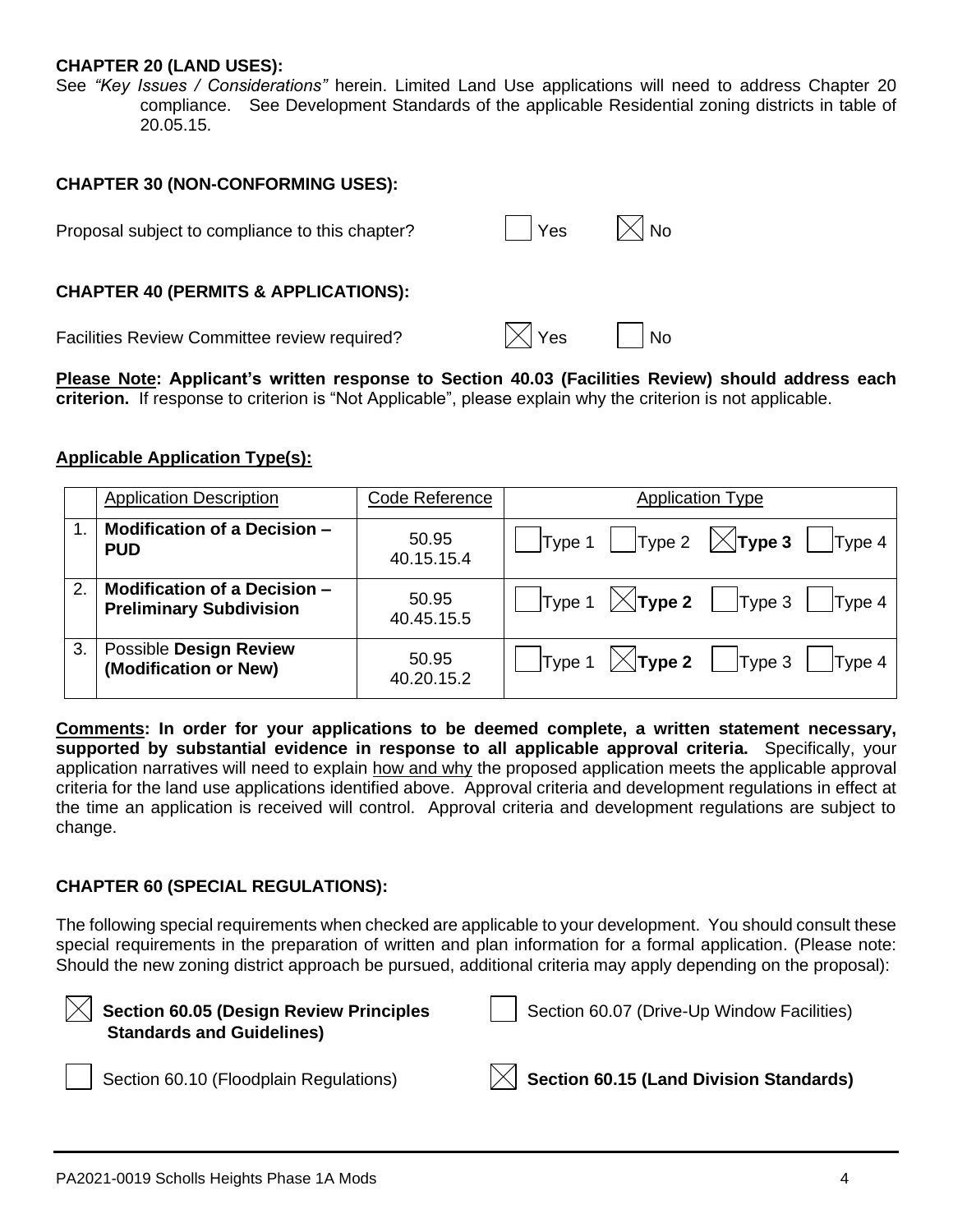| Section 60.20 (Mobile & Manufactured Home<br>Regulations) | Section 60.25 (Off-Street Loading)                   |
|-----------------------------------------------------------|------------------------------------------------------|
| Section 60.30 (Off-Street Parking)                        | Section 60.33 (Park and Recreation Facilities)       |
| <b>Section 60.35 (Planned Unit Development)</b>           | Section 60.40 (Sign Regulations)                     |
| Section 60.45 (Solar Access Protection)                   | Section 60.50 (Special Use Regulations)              |
| <b>Section 60.55 (Transportation Facilities)</b>          | Section 60.60 (Trees and Vegetation)                 |
| <b>Section 60.65 (Utility Undergrounding)</b>             | <b>Section 60.67 (Significant Natural Resources)</b> |
| Section 60.70 (Wireless Communication)                    |                                                      |

Comments: For the applications to be deemed complete, written analysis will need to identify and explain how the proposal meets all applicable provisions/requirements as checked above.

Please note that **compliance with the South Cooper Mountain Community Plan is required as part of showing compliance with the PUD Modification request**, these policies can be found in the South Cooper Mountain Community Plan.

# **OTHER DEPARTMENT/AGENCY CONTACTS:**

Your project may require review by other City departments and outside agencies. Please plan to contact the following staff persons at the City of Beaverton or other agencies when their name is checked. In some instances, some or all of these staff persons may submit written comments for the pre-application conference. These comments may be discussed at the pre-application conference and will be attached to this summary:

contact for further information if checked

#### Recommended Clean Water Services

(CWS not sent copy of Pre-Application materials)

Clean Water Services (CWS) regulates sanitary sewer, storm and surface water management within Washington County in coordination with the City of Beaverton. CWS also conducts environmental review for proposed development projects that are located in proximity to sensitive areas (generally wetlands, riparian areas and stream corridors). Staff recommends that applicants contact CWS staff as early as possible in order to obtain a *Service Provider Letter* (SPL). For many development permits, the SPL is required before the application is determined to be complete (BDC 50.25.1.F) which starts the Beaverton land use review processes. CWS environmental regulations are explained in Chapter 3 of the *[Design and Construction Standards](https://www.cleanwaterservices.org/media/1759/dc-chapter-3.pdf)* at: [www.cleanwaterservices.org/permits](http://www.cleanwaterservices.org/permits-development/design-construction-standards)[development/design-construction-standards](http://www.cleanwaterservices.org/permits-development/design-construction-standards)

If no sensitive areas exist on or within 200 feet of the project site, CWS can also issue a statement indicating no sensitive areas exist which the city will also accept as documentation under Section 50.25.1.F. To start the environmental review process and obtain an SPL, complete the [pre-screening site assessment form.](http://www.cleanwaterservices.org/documents-forms/pre-screen-form/) For more information about CWS environmental review, you may email [splreview@cleanwaterservices.org](mailto:splreview@cleanwaterservices.org) or contact **Laurie Bunce**, CWS Engineering Technician, at (503) 681-3639.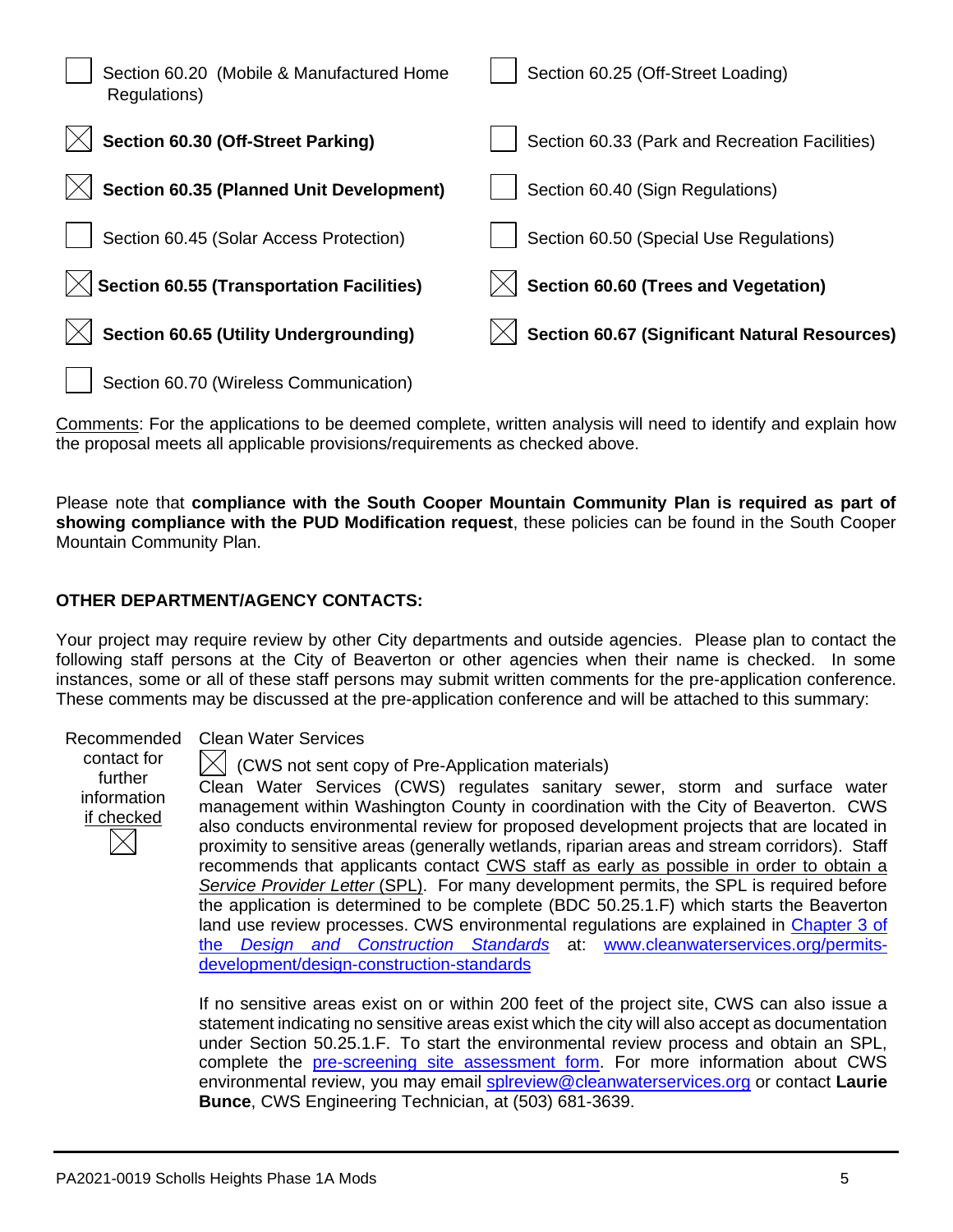| <b>Carl Werner, Senior Structural Plans Examiner, City of Beaverton</b><br>(503) 526-2472 / cwerner@beavertonoregon.gov<br>Comment: Plans reviewed. No comments at this time. Please contact the Building<br>Division if you have further building questions. |
|---------------------------------------------------------------------------------------------------------------------------------------------------------------------------------------------------------------------------------------------------------------|
| <b>Steve Brennen, Operations, City of Beaverton</b><br>(503) 526-2200 / sbrennen@beavertonoregon.gov<br>Comment: No written comments provided to date / not expected.                                                                                         |
| Naomi Patibandla, Site Development, City of Beaverton<br>(503) 256-2513 / npatibandla@beavertonoregon.gov<br>Plan reviewed. Comments incorporated.                                                                                                            |
| Kate McQuillan, AICP, Transportation, City of Beaverton<br>(503) 526-2427/ kmcquillan@beavertonoregon.gov<br>Plan reviewed. No Comments                                                                                                                       |
| Elizabeth Cole, Recycling Program, City of Beaverton<br>(503) 526-2460 / ecole@beavertonoregon.gov<br>Plan reviewed.                                                                                                                                          |
| Naomi Vogel, Planner, County of Washington<br>Naomi_vogel@co.washington.or.us<br>Plan reviewed. Written comments not provided.                                                                                                                                |

# **KEY ISSUES/CONSIDERATIONS:**

**Staff has identified the following key development issues, or design consideration or procedural issues that you should be aware of as you prepare your formal application for submittal. The identification of these issues or considerations here does not preclude the future identification of other key issues or considerations:**

- **1. Land Use Applications** In review of the plans and materials submitted for consideration, staff has identified the following land use applications. Please note that the City of Beaverton allows concurrent review of land use applications.
	- a. **Modification of a Decision – Preliminary Subdivision** (LD) (Type 2). Modifications to the proposed phasing of the PUD are addressed in the Preliminary Subdivision application approved for the Scholls Heights PUD. Modifications to conditions of approval. Modifications to grading. Modifications to lot sizes and total number of lots. The modification application should focus only on portion of the subdivision that are proposed to be modified.
	- b. **Modification of a Decision – PUD** (CUP) (Type 3). Modifications to conditions of approval for open space per phase may be necessary if the number of units per phase changes as part of the phasing modification request. The modification application should focus only on portion of the PUD that are proposed to be modified.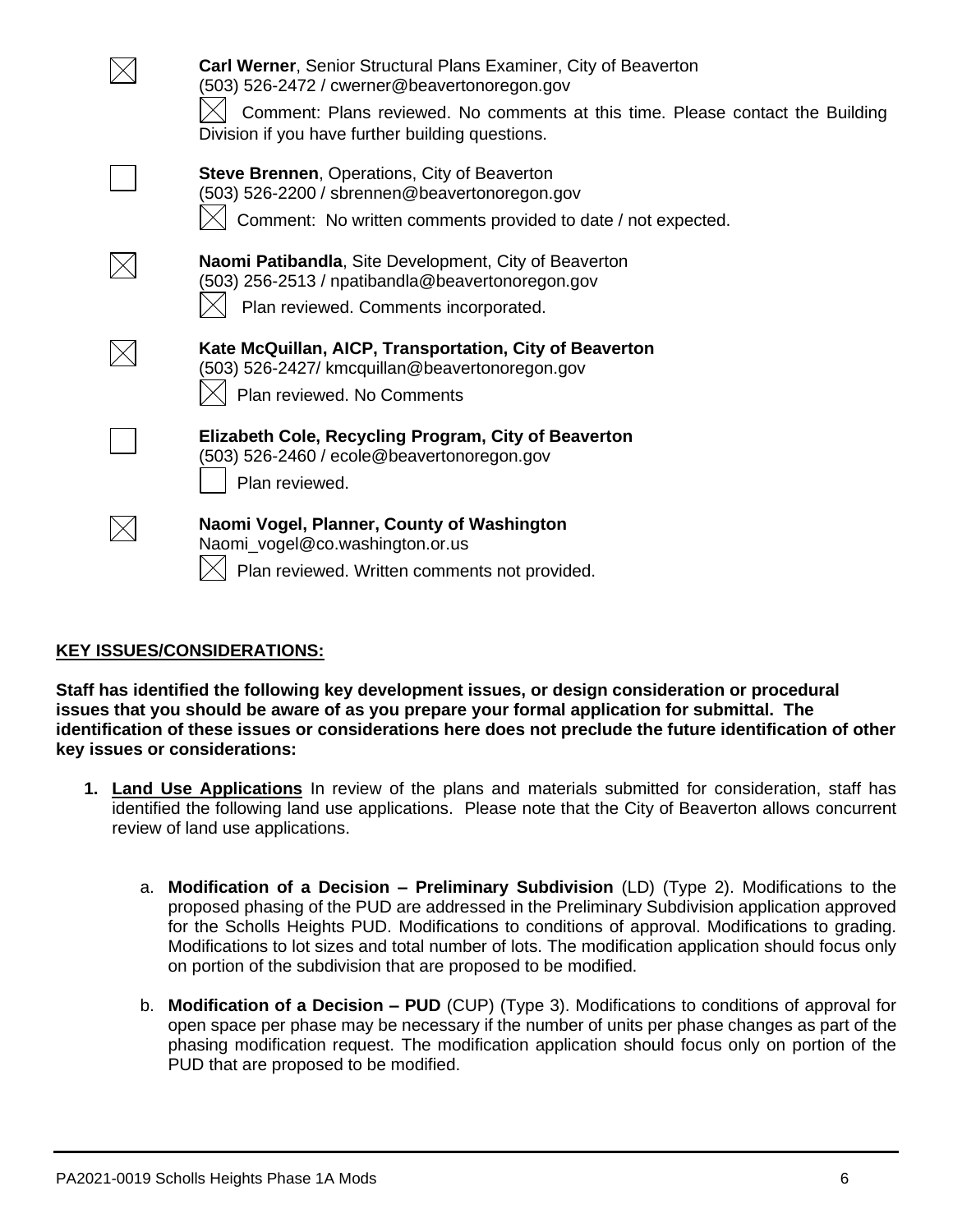- c. *Possible* **Design Review Two or Modification of a Decision – Design Review** (LD) (Type 2). Modifications to the attached single-family residential product or single family residential lots will require modification to, or a new, Design Review Two application. This application can be processed concurrently or subsequently prior to issuance of building permits for attached product subject to Design Review.
- d. Should the proposal include changes to phase lines that require additional land divisions or modifications not already discussed additional applications may be identified as necessary.
- **2. Facilities Review Approval Criteria.** Written response to the Facilities Review approval criteria is necessary (Section 40.03 of the Development Code). Applicant's narrative should respond to how critical facilities and services can be provided to the development at the partition phase. Response to Facilities Review approval criteria will also be required with each design review and should address utility provisions, site access, etc.
- **3. South Cooper Mountain Community Plan Compliance.** Applications should address compliance with applicable policies of the SCMCP in the narrative portion of the application. Responses should focus on changes from the originally approved Scholls Heights PUD.
- **4. Phasing Plan.** An updated phasing plan will need to be provided, showing how each phase can receive utilities, provide adequate open space, and be constructed in a logical manner.
- **5. Open Space Plan.** A plan showing the required open space to be constructed to meet the active and passive open space requirements is needed with the proposed modifications.
- **6. Owner Signatures.** All proposed modifications must contain the signatures of all property owners within the entirety of the PUD as modifications may affect future phases or conditions of approval for the entire PUD. Any proposed condition of approval changes should be consented to by all owners/developers.
- **7. Unit Type Analysis:** If the applicant proposes changes to unit types or additional units/lots an updated analysis addressing the unit split requirements in the SCMCP shall be provided showing the proposal continues to be in compliance with the standard.
- **8. System Development Charges.** The Washington County Transportation Development Tax (TDT) will be due for developments prior to issuance of building permits, in addition to other System Development Charges. The SDC charges are not assessed or evaluated through the land use application review process.

The TDT is based on the estimated traffic generated by each type of development. The TDT is collected prior to the issuance of a building permit; or in cases where no building permit is required (such as for golf courses or parks), prior to final approval of a development application.

To estimate the tax please use Washington County's TDT Self Calculation Form: [www.co.washington.or.us/LUT/Divisions/LongRangePlanning/PlanningPrograms/TransportationPlannin](http://www.co.washington.or.us/LUT/Divisions/LongRangePlanning/PlanningPrograms/TransportationPlanning/transportation-development-tax.cfm) [g/transportation-development-tax.cfm\)](http://www.co.washington.or.us/LUT/Divisions/LongRangePlanning/PlanningPrograms/TransportationPlanning/transportation-development-tax.cfm). For more information please contact Jabra Khasho, City of Beaverton Transportation Engineer, at (503) 526-2221 or [jkhasho@BeavertonOregon.gov.](file://///COBNAS2/CDD$/Transportation/Projects/Beaverton%20Development%20Review/PreApp%20Comments/2015%20PreApps/jkhasho@BeavertonOregon.gov)

For information regarding sanitary sewer, storm sewer, water, park, Metro construction excise, School District construction excise, and other applicable fees please use the Building Division link: [http://www.beavertonoregon.gov/DocumentCenter/Home/View/605\)](http://www.beavertonoregon.gov/DocumentCenter/Home/View/605) or contact the Building Department at [cddmail@BeavertonOregon.gov.](mailto:cddmail@BeavertonOregon.gov)

**9. Service Provider Letters (SPL).** The City of Beaverton requires service provider letters from special districts who provide services to the subject site. Service Provider Letters are required prior to your